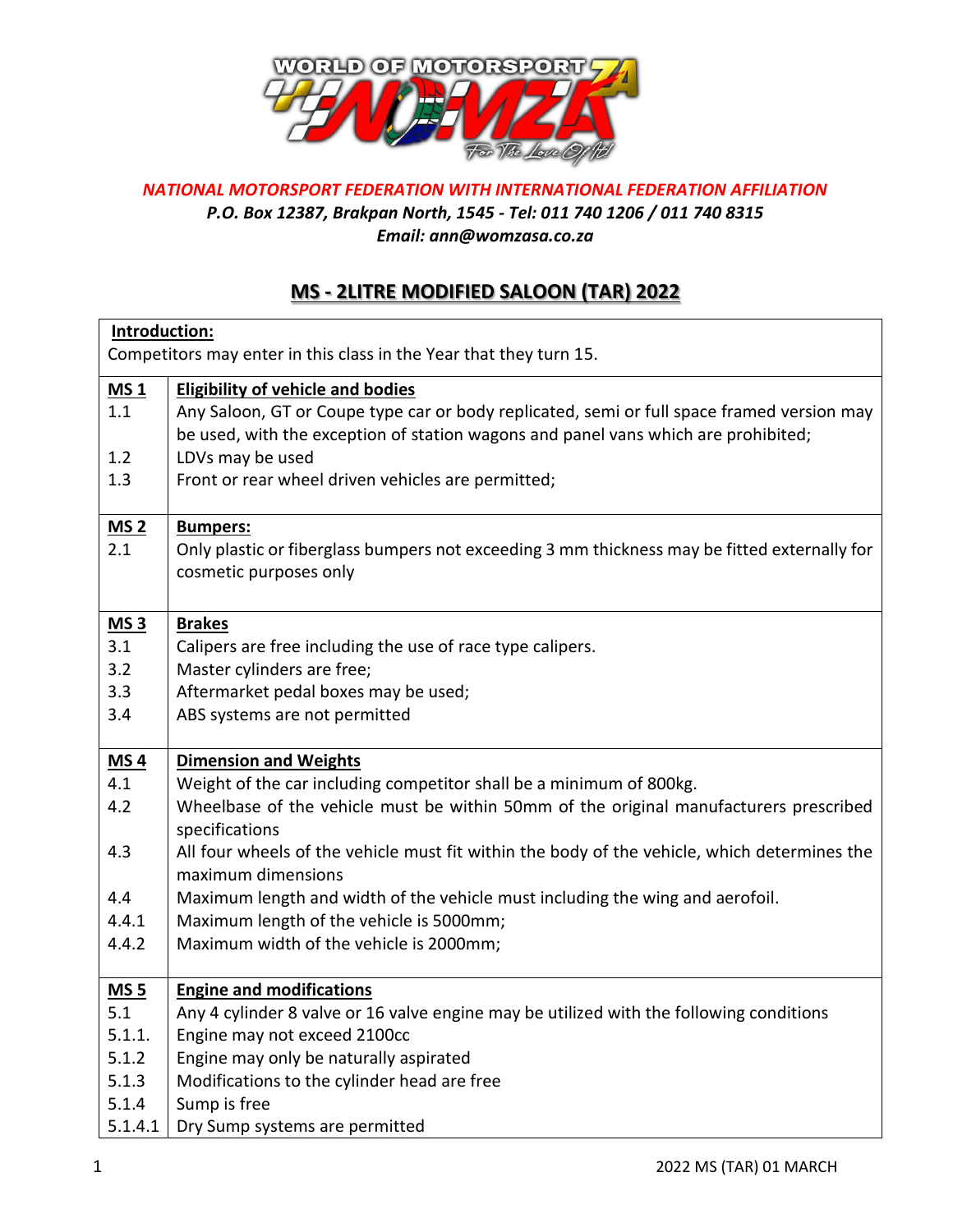| 5.1.5           | Oil systems are free                                                                           |
|-----------------|------------------------------------------------------------------------------------------------|
| 5.1.6           | Exhaust systems are free                                                                       |
| 5.1.7.1         | Individual throttle body may not exceed 48.1mm                                                 |
| 5.1.7.2         | Plenum is free but restricted to single throttle body not exceeding 70.1mm                     |
| 5.1.7.3         | Side draught carburetors may not exceed 48mm                                                   |
| 5.1.7.4         | Chokes are free                                                                                |
| 5.1.7.5         | Slide type throttles are not permitted                                                         |
| 5.1.8.1         | Ignition systems are free on vehicles using carburetors                                        |
| 5.1.8.2         | Ignition systems are restricted to South African manufactured systems on vehicles using EFI    |
| 5.1.9           | All other engine modifications are free                                                        |
| 5.2             | <b>Engine positioning</b>                                                                      |
| 5.2.1           | The rear face of the engine is where the bell housing and the engine meet and may not be       |
|                 |                                                                                                |
|                 | more than 600mm back of centre line of the front wheels;                                       |
|                 |                                                                                                |
| 5.3             | <b>Belly Plate</b>                                                                             |
| 5.3.1           | A steel or aluminium belly plate must be installed between the chassis rails to cover the area |
|                 | under the engine and gearbox. This belly plate must be secured using rivets or bolts. Cable    |
|                 | ties and Tex screws are NOT permitted. It must be effective in containing any fluid that may   |
|                 | drip out of the engine and gearbox.                                                            |
|                 |                                                                                                |
| <b>MS 6</b>     | Fuel                                                                                           |
| 6.1             | Methanol, Racing fuel and Pump fuel permitted                                                  |
| 6.2             | Methanol lubricants may be used                                                                |
|                 |                                                                                                |
|                 |                                                                                                |
| MS <sub>7</sub> | <b>Steering and suspension</b>                                                                 |
| 7.1             | Steering rack is free                                                                          |
| 7.1.1           | Power steering systems are permitted                                                           |
| 7.2             | Suspension design is free but limited to either commercially available suspension uprights as  |
|                 | fitted to vehicles described in MS 1 above or locally fabricated components                    |
| 7.3             | Adjustable spring platforms may be fitted                                                      |
| 7.4             | Competition springs are permitted                                                              |
| 7.5             | The use of rose type joints are permitted                                                      |
| 7.6             | Shock absorbers are free but restricted to a single adjustable unit only                       |
| 7.6.1           | May only have 1 shock per wheel                                                                |
| 7.6.2           |                                                                                                |
| 7.7             | No shock absorber with remote reservoirs may be used                                           |
|                 | Independent rear suspensions are permitted                                                     |
| <b>MS8</b>      | Transmission and drive train                                                                   |
| 8.1             | Gearboxes free;                                                                                |
| 8.2             | Gear ratios are free;                                                                          |
| 8.3             |                                                                                                |
|                 | Limited slip diff are allowed;                                                                 |
| 8.4             | Flywheels free                                                                                 |
| 8.5             | Clutches and pressure plates free                                                              |
| <b>MS9</b>      | <b>Wheels and tyres</b>                                                                        |
| 9.1             | Restricted to 195/55/15 and 205/60/13 Yokohama A048 Semi slick medium or soft                  |
|                 | compound tyres and the 195/55/15 Dunlop H1 compound only.                                      |